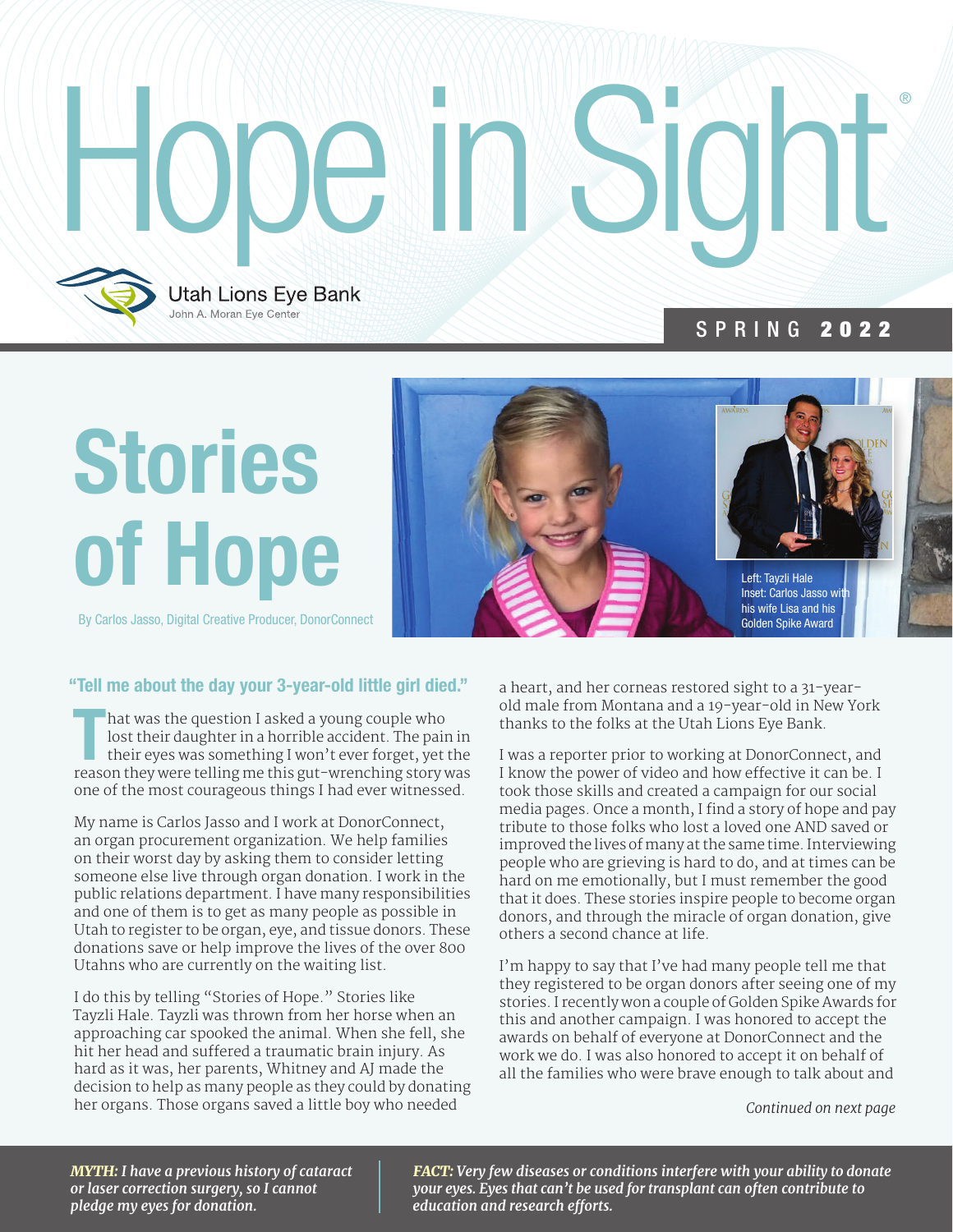DONORS MAKE IT HAPPEN: Moran Eye Center Makes Significant Discoveries About Age-Related Macular Degeneration

By Anna Cekola



he John A. Moran Eye Center's Sharon Eccles Steel<br>Center for Translational Medicine (SCTM) has<br>recently shared groundbreaking findings about<br>age-related macular degeneration (AMD) in a string of he John A. Moran Eye Center's Sharon Eccles Steele Center for Translational Medicine (SCTM) has recently shared groundbreaking findings about research papers appearing in some of the field's most respected scientific journals.

Made possible by donated human eye tissue, the discoveries deepen our understanding of genetic protections against developing AMD, a leading cause of blindness for people age 55 and older. They also indicate that a therapy the SCTM and its corporate partner are preparing for human clinical trials could benefit even more patients than initially thought.

"I'm so proud of this team and the strides we've made to help patients with AMD," says Gregory S. Hageman, PhD, executive director of the SCTM. "It's exciting to share this story with the world, and our research is only possible thanks to the support of eye tissue donors."

Years of SCTM research supported by generous donors have shown genes on chromosomes 1 and 10 account for about 90% of a person's risk for developing AMD. Also in the genetic mix are variants that offer protection against developing AMD. The first treatment developed by the SCTM in conjunction with its corporate partner is a therapy that targets chromosome 1-directed AMD by delivering protective genetic material to the eye through an injection.

"The ultimate goal is to slow or halt AMD with a single injection into the eye," says Hageman.

The SCTM and its corporate partner are seeking clearance from the FDA to start clinical trials in humans, the first step toward FDA approval.

While working to finalize the therapy for chromosome 1-directed AMD, SCTM scientists made a welcome discovery: the treatment may also help patients with chromosome 10-directed AMD. Publishing in Human Genomics in fall 2021, SCTM scientists explained combinations of genetic variants, or haplotypes, on chromosome 1 are so protective that they outweigh the risk for people with a combination of risk and protective haplotypes. It's an ace in the hole that can guard against developing chromosome 1- and hopefully 10-directed AMD.

"This finding opens up the possibility that therapeutics designed to target the form of AMD driven by risk on chromosome 1 may also be effective in treating a vast majority of AMD, regardless of genetic cause," explained SCTM researcher Moussa Zouache, PhD, the lead author of the study.

A second study led by SCTM clinician-scientist Steffen Schmitz-Valckenberg, MD, links genetics to rates of AMD disease progression and vision loss. Publishing in the prestigious journal *JAMA Ophthalmology* in February 2022, the team examined data from three sub-groups of AMD patients with genetic backgrounds that put them at risk for developing AMD. The scientists determined patients with two copies of genetic risk variants (homozygous) at both chromosomes 1 and 10 reached sight-threatening, late-stage AMD the earliest, within a median of 4.4 years. In comparison, patients homozygous at chromosome 1 only reached late-stage within 6.3 years, and patients homozygous at chromosome 10 only within 10.4 years.

"We can now employ this information to design more effective clinical trials to evaluate new therapies for AMD," says Schmitz-Valckenberg.

#### *Stories of Hope | continued from previous page*

advocate for organ donation. Without their willingness to share their story, the "Stories of Hope" campaign would not happen.

The day Tayzli fell off her horse and left this earth was the hardest day of Whitney and AJ's life. They told me that she loved dancing, singing, and playing with her

brothers. They started a foundation called the Tay-Tay-Tough Foundation and they tell their story anytime they can. It is their way to channel their grief towards something good and to honor Tayzli. I saw firsthand what courage looked like that day.

A video of Tayzli's story can be seen on YouTube at https://youtu.be/PkgwGN9dJeA or by scanning this  $OR \text{ code } \rightarrow$ 

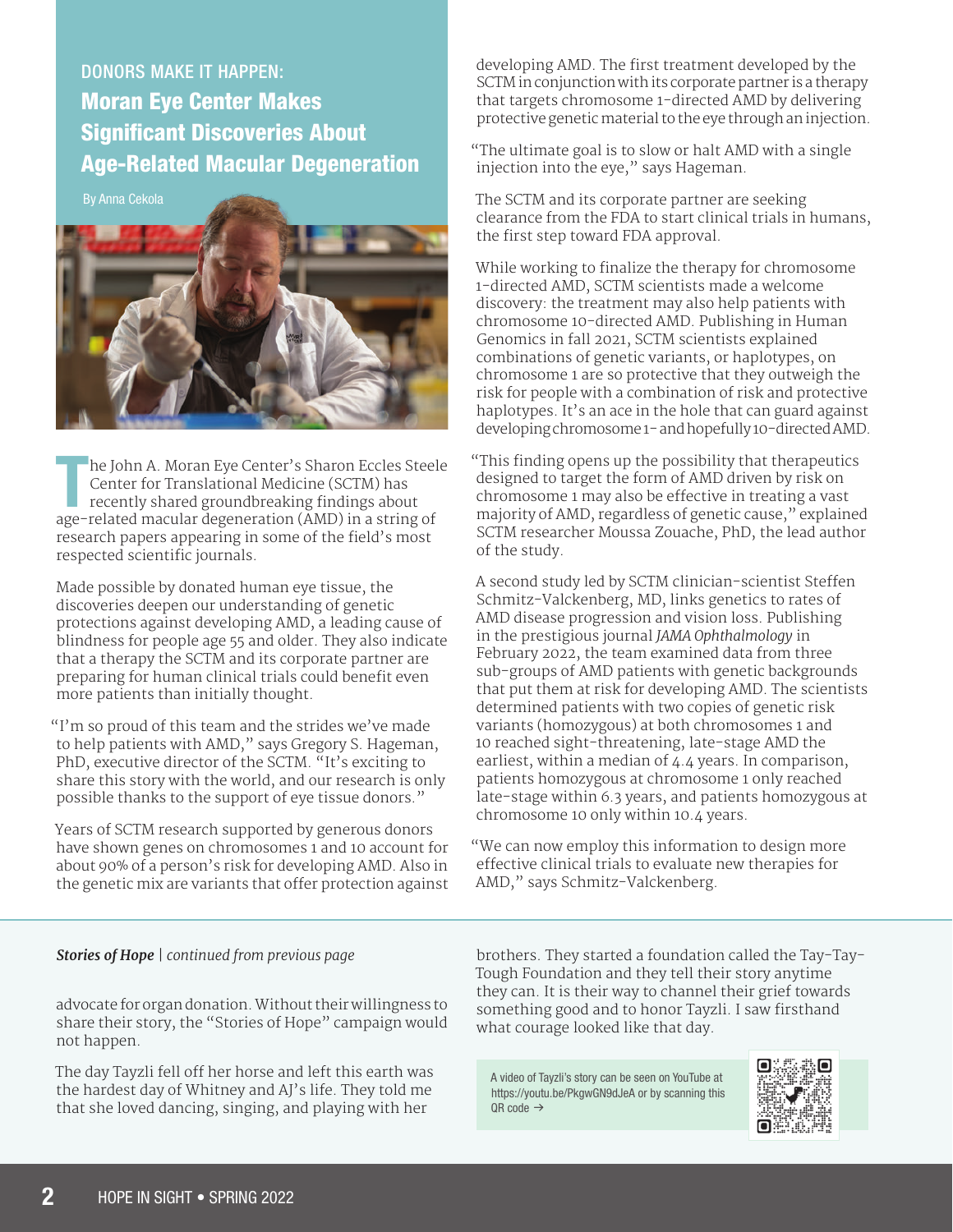

Like us on  $\left| \cdot \right|$  at https://www.facebook.com/utaheyebank/

Follow us on **W** @Utah\_Eye\_Bank

Follow us on  $\bigodot$  @utah\_lions\_eye\_bank

Please visit our website at www.utaheyebank.org

#### Bereavement Support Groups

For bereavement support group information, please contact the University of Utah College of Nursing

#### 801.585.9522

healthcare.utah.edu/caring-connections

#### Heart of the Lion Courier Program



#### **Fellow Lions!**

The Heart of the Lion Courier program has resumed and we are starting to build up steam! There are a few adjustments from previous years, so we are asking that all couriers (past and present) reach out to receive adjusted training. If you are interested in resuming delivery operations, please contact Wade McEntire at **wade.mcentire@hsc.utah.edu** to schedule driver training and orientation.

Thank you for your service!

Wade McEntire Utah Lions Eye Bank

**MYTH:** Donating eyes for research doesn't restore sight to anyone.

**FACT:** Donating eyes for research can potentially help thousands of people regain their sight, as research on glaucoma, retinal disease, eye complications of diabetes and other sight disorders helps to advance the discovery of the cause and effects of these conditions. This can then lead to new treatments and cures.





### **We would love to share your story.**

If you are the recipient of a cornea, or have a story of a donor that you would like to share, please let us know. Email **uleb.familyservices@hsc.utah.eduor** just use the OR code!  $\rightarrow$